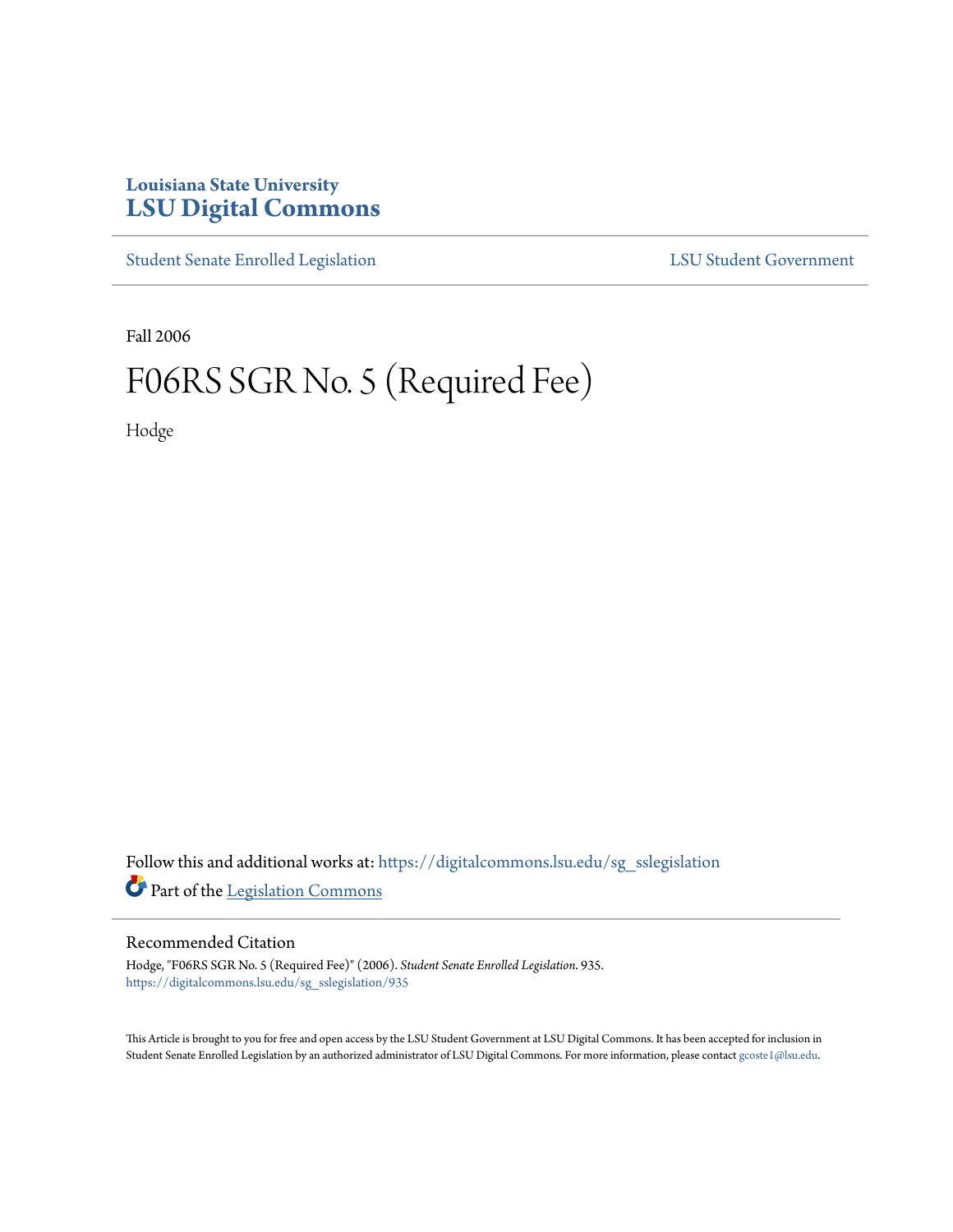|                | STUDENT GOVERNMENT                                  | <b>ENROLLED</b>                                                                                                 |  |  |
|----------------|-----------------------------------------------------|-----------------------------------------------------------------------------------------------------------------|--|--|
| $\frac{1}{2}$  | LOUISIANA STATE UNIVERSITY                          |                                                                                                                 |  |  |
| $\overline{4}$ | <b>STUDENT SENATE</b>                               |                                                                                                                 |  |  |
| 5              | <b>FO6RS</b>                                        |                                                                                                                 |  |  |
| 6              | SGR No. 5                                           |                                                                                                                 |  |  |
| $\tau$         | <b>BY: SENATOR HODGE</b>                            |                                                                                                                 |  |  |
| 8              |                                                     | <b>A RESOLUTION</b>                                                                                             |  |  |
| 9              |                                                     | TO URGE AND REQUEST THAT CHANCELLOR SEAN O'KEEFE, RECONSIDER AND REVISE                                         |  |  |
| 10             |                                                     | THE SCOPE OF THE STUDENT REQUIRED FEE COMMITTEE AND REJECT FEE INCREASES                                        |  |  |
| 11             | OF STUDENT RECOMMENDED FEES WITHOUT A STUDENT VOTE. |                                                                                                                 |  |  |
| 12             |                                                     |                                                                                                                 |  |  |
| 13             | <b>PARAGRAPH 1:</b>                                 | WHEREAS, THE CHANCELLOR AGREED TO A PROPOSAL INITIATIED                                                         |  |  |
| 14             |                                                     | BY FORMER VICE-PRESIDENT PATRICK DOWNS, PRESIDENT                                                               |  |  |
|                |                                                     | CHRIS ODINET, VICE-CHANCELLOR FOR AUXILIARY SERVICES                                                            |  |  |
| 15             |                                                     | DORIS COLLINS AND VICE-CHANCELLOR FOR FINANCE AND                                                               |  |  |
| 16             |                                                     | ADMINISTRATIVE SERVICES ERIC MONDAY TO GIVE THE                                                                 |  |  |
| 17             |                                                     |                                                                                                                 |  |  |
| 18             |                                                     | EXCLUSIVE POWER TO RECOMMEND CERTAIN STUDENT FEE                                                                |  |  |
| 19             |                                                     | INCREASES TO THE STUDENT REQUIRED FEE COMMITTEE, AND                                                            |  |  |
| 20             |                                                     |                                                                                                                 |  |  |
| 21             | <b>PARAGRAPH 2:</b>                                 | WHEREAS, THE PROPOSAL GIVES THE COMMITTEE THE                                                                   |  |  |
| 22             |                                                     | EXCLUSIVE POWER TO RECOMMEND FEE INCREASES FOR THE                                                              |  |  |
| 23             |                                                     | FOLLOWING UNITS ON CAMPUS: MASS TRANSIT, UNIVERSITY                                                             |  |  |
| 24             |                                                     | RECREATION, STUDENT HEALTH CENTER AND THE UNION, AND                                                            |  |  |
| 25             |                                                     |                                                                                                                 |  |  |
| 26             | <b>PARAGRAPH 3:</b>                                 | WHEREAS, THERE ARE TWO TYPES OF FEES AT LSU-"STUDENT                                                            |  |  |
| 27             |                                                     | RECOMMENDED" AND "OTHER ALLOCATED," AND                                                                         |  |  |
| 28             |                                                     |                                                                                                                 |  |  |
| 29             | PARAGRAPH 4:                                        | WHEREAS, "STUDENT RECOMMENDED" FEES HAVE IN THE PAST<br>BEEN SUBJECT TO EITHER A VOTE OF THE LSU STUDENT SENATE |  |  |
| 30             |                                                     |                                                                                                                 |  |  |
| 31             |                                                     | OR BY THE STUDENT BODY THROUGH A CAMPUS-WIDE                                                                    |  |  |
| 32<br>33       |                                                     | REFERENDUM AS DEFINED IN PERMANENT MEMORANDA 29 (PM-                                                            |  |  |
|                |                                                     | 29) ISSUED BY THE LSU SYSTEM OFFICE, AND                                                                        |  |  |
| 34             | <b>PARAGRAPH 5:</b>                                 | WHEREAS, THE STUDENT REQUIRED FEE COMMITTEE TAKES                                                               |  |  |
| 35<br>36       |                                                     | THE POWER AWAY FROM THE STUDENT SENATE AND THE                                                                  |  |  |
| 37             |                                                     | STUDENT BODY IN HAVING INPUT ON AT LEAST THREE OF THE                                                           |  |  |
| 38             |                                                     | FOUR UNITS THAT HAVE BEEN SUBJECT TO SUCH VOTES IN THE                                                          |  |  |
| 39             |                                                     | PAST-UNIVERSITY RECREATION, MASS TRANSIT, AND THE                                                               |  |  |
| 40             |                                                     | UNION, AND                                                                                                      |  |  |
| 41             |                                                     |                                                                                                                 |  |  |
| 42             | PARAGRAPH 6:                                        | WHEREAS, THE CURRENT PROPOSAL BEING CONSIDERED IS TO                                                            |  |  |
| 43             |                                                     | INCREASE STUDENT FEES BY \$57.20 PER FALL AND SPRING                                                            |  |  |
| 44             |                                                     | SEMESTERS AS WELL AS \$35.45 PER SUMMER SEMESTER IN                                                             |  |  |
| 45             |                                                     | ADDITION TO AN ASSESSMENT OF PART-TIME STUDENTS ON A PER                                                        |  |  |
| 46             |                                                     | HOUR BASIS, AND                                                                                                 |  |  |
| 47             |                                                     |                                                                                                                 |  |  |
| 48             | <b>PARAGRAPH 7:</b>                                 | WHEREAS, THE RIGHT OF STUDENTS TO VOTE ON FEES THAT ARE                                                         |  |  |
| 49             |                                                     | "STUDENT RECOMMENDED" SHOULD NOT BE ABRIDGED, WITH                                                              |  |  |
| 50             |                                                     | THE EXCLUSIVE POWER TO MAKE RECOMMENDATIONS BEING                                                               |  |  |
| 51             |                                                     | PLACED IN THE HANDS OF A COMMITTEE INSTEAD.                                                                     |  |  |
| 52             |                                                     |                                                                                                                 |  |  |
| 53             |                                                     |                                                                                                                 |  |  |
| 54             |                                                     |                                                                                                                 |  |  |
|                |                                                     |                                                                                                                 |  |  |